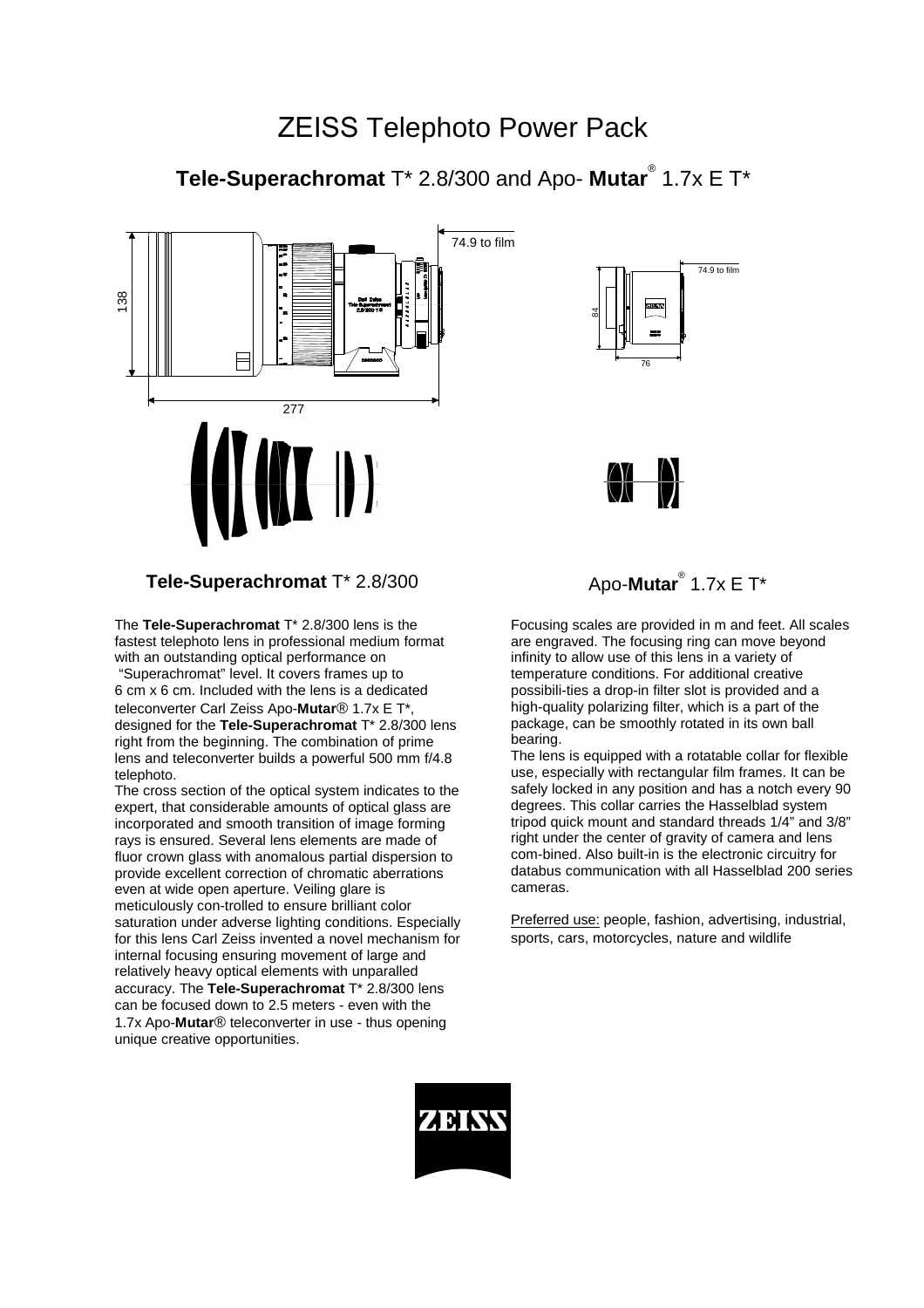### **Tele-Superachromat** T\* 2.8/300

| Cat. No. of lens  |
|-------------------|
| Number of element |
| Number of groups  |
| Max. aperture     |
| Focal length      |
| Negative size     |
| Angular field*    |
|                   |

| Cat. No. of lens                                  | 10 45 53               |                               |                     |
|---------------------------------------------------|------------------------|-------------------------------|---------------------|
| Number of elements                                | $9 +$ drop-in filter   | Close limit field size        | 377 mm x 377 mm     |
| Number of groups                                  | 8                      | Max. scale                    | 1:6.9               |
| Max. aperture                                     | f/2.8                  | Entrance pupil*               |                     |
| Focal length                                      | 299.9 mm               | Position                      | 348.4 mm behind tl  |
| Negative size                                     | 55 x 55 mm             | Diameter                      | $105.3$ mm          |
| Angular field*                                    | width 11°, height 11°, | Exit pupil*                   |                     |
|                                                   | diagonal 2w 15°        | Position                      | 2.0 mm behind the   |
| Min. aperture                                     | 22                     | Diameter                      | 47.9 mm             |
| Camera mount                                      | <b>FE</b>              | Position of principal planes* |                     |
| Fiiter connection                                 | drop-in filter         | н                             | 20.9 mm in front of |
| Focusing range                                    | infinity to 2.5 m      | H'                            | 163.5 mm in front c |
| Working distance (between mechanical front end of |                        | Back focal distance           | 134.4 mm behind tl  |
| lens and subject)                                 | 2.1 m                  | Distance between first        |                     |
|                                                   |                        | and last lens vertex          | 168.4 mm to apertu  |
|                                                   |                        | Weiaht                        | 3800 a              |

 $\_$  , and the set of the set of the set of the set of the set of the set of the set of the set of the set of the set of the set of the set of the set of the set of the set of the set of the set of the set of the set of th

\_\_\_\_\_\_\_\_\_\_\_\_\_\_\_\_\_\_\_\_\_\_\_\_\_\_\_\_\_\_\_\_\_\_\_\_\_\_\_\_\_\_\_\_\_\_\_\_\_\_\_\_\_\_\_\_\_\_\_\_\_\_\_\_\_\_\_\_\_\_\_\_\_\_\_\_\_\_\_\_\_\_\_\_\_\_\_\_\_

\_\_\_\_\_\_\_\_\_\_\_\_\_\_\_\_\_\_\_\_\_\_\_\_\_\_\_\_\_\_\_\_\_\_\_\_\_\_\_\_\_\_\_\_\_\_\_\_\_\_\_\_\_\_\_\_\_\_\_\_\_\_\_\_\_\_\_\_\_\_\_\_\_\_\_\_\_\_\_\_\_\_\_\_\_\_\_\_\_

Focal length 299.9 mm Position 348.4 mm behind the first lens vertex

2.0 mm behind the last lens vertex

20.9 mm in front of the first lens vertex Focusing range infinity to 2.5 m<br>Working distance (between mechanical front end of Back focal distance 134.4 mm behind the aperture stop

> 168.4 mm to aperture stop 3800 g

> > \* at infinity

# **Tele-Superachromat** T\* 2.8/300 and Apo- **Mutar**® 1.7x E T\*

#### **Cat. No. of lens 10 45 53 + 10 43 41**

Working distance (between mechanical front end of lens and subject) 2.1 m Distance between first

Max. aperture  $f/4.8$  Entrance pupil\*<br>Focal length  $f/4.8$  Entrance pupil\*<br>Focal length 503.5 mm Angular field\* width 6.2°, height 6.2°, Exit pupil\*

Number of elements 9 + 7 + drop-in filter Close limit field size 224 mm x 224 mm Number of groups  $8 + 4$  Max. scale 1:4.1<br>Max. aperture f/4.8 Entrance pupil\* Negative size 55 x 55 mm Diameter 105.3 mm Min. aperture 32 (engraved) Diameter 33.4 mm<br>Camera mount FE FE Position of principal planes\* Camera mount FE FORCE POSITION OF POSITION OF PRINCIPAL POSITION OF PRINCIPAL POSITION OF PRINCIPAL CHILD CHILD<br>Filter connection drop-in filter H and last lens vertex\* 279 mm Weight 4230 g  $\_$  ,  $\_$  ,  $\_$  ,  $\_$  ,  $\_$  ,  $\_$  ,  $\_$  ,  $\_$  ,  $\_$  ,  $\_$  ,  $\_$  ,  $\_$  ,  $\_$  ,  $\_$  ,  $\_$  ,  $\_$  ,  $\_$  ,  $\_$  ,  $\_$  ,  $\_$  ,  $\_$  ,  $\_$  ,  $\_$  ,  $\_$  ,  $\_$  ,  $\_$  ,  $\_$  ,  $\_$  ,  $\_$  ,  $\_$  ,  $\_$  ,  $\_$  ,  $\_$  ,  $\_$  ,  $\_$  ,  $\_$  ,  $\_$  ,

348.5 mm behind the first lens vertex diagonal 2w 8.7° Position Position 73.5 mm in front of the last lens vertex Figure connection drop-in filter terms and the last lens vertex Focusing range infinity to 2.5 m<br>Working distance (between mechanical front end of Back focal distance 85.4 mm

\* at infinity

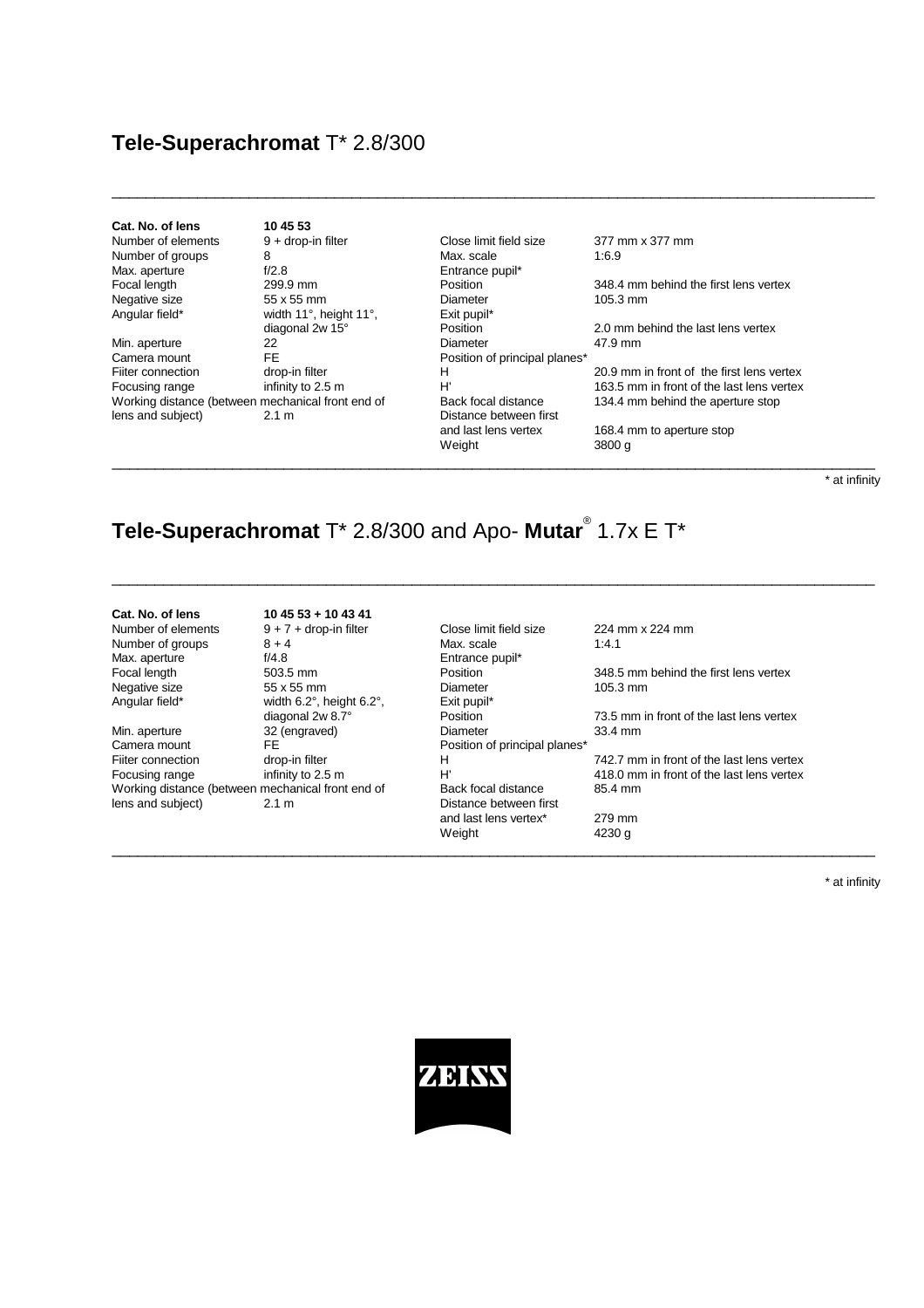### Performance data: **Tele-Superachromat** T\* 2.8/300 Cat. No. 10 45 53

### **1. MTF Diagrams**

The image height u - calculated from the image center - is entered in mm on the horizontal axis of the graph. The modulation transfer  $T$  (MTF = Modulation Transfer Factor) is entered on the vertical axis. Parameters of the graph are the spatial frequencies R in cycles (line pairs) per mm given at the top of this page.

The lowest spatial frequency corresponds to the upper pair of curves, the highest spatial frequency to the lower pair. Above each graph, the f-number k is given for which the MTF data apply. "White" light means that the data is valid for a subject illumination having the approximate spectral distribution of daylight.

Unless otherwise indicated, the performance data refer to large object distances, for which normal photographic lenses are primarily used.

#### **2. Relative illuminance**

In this diagram the horizontal axis gives the image height u in mm and the vertical axis the relative illuminance E, both for full aperture and a moderately stopped-down lens. The values for E are determined taking into account vignetting and natural light decrease.

#### **3. Distortion**

Here again the image height u is entered on the horizontal axis in mm. The vertical axis gives the distortion V in % of the relevant image height. A positive value for V means that the actual image point is further from the image center than with perfectly distortion-free imaging (pincushion distortion); a negative V indicates barrel distortion.

**Modulation transfer T as a function of image height u. Slit orientation: sag White light. Spatial frequencies R = 10, 20 and 40 cycles/mm tan**

**f-number k=2.8 f-number k=5.6 T (%) T (%)**







**u (mm)**

**0 10 20 30 40**

**0**

**20**

**40**

**60**

**80**

**100**